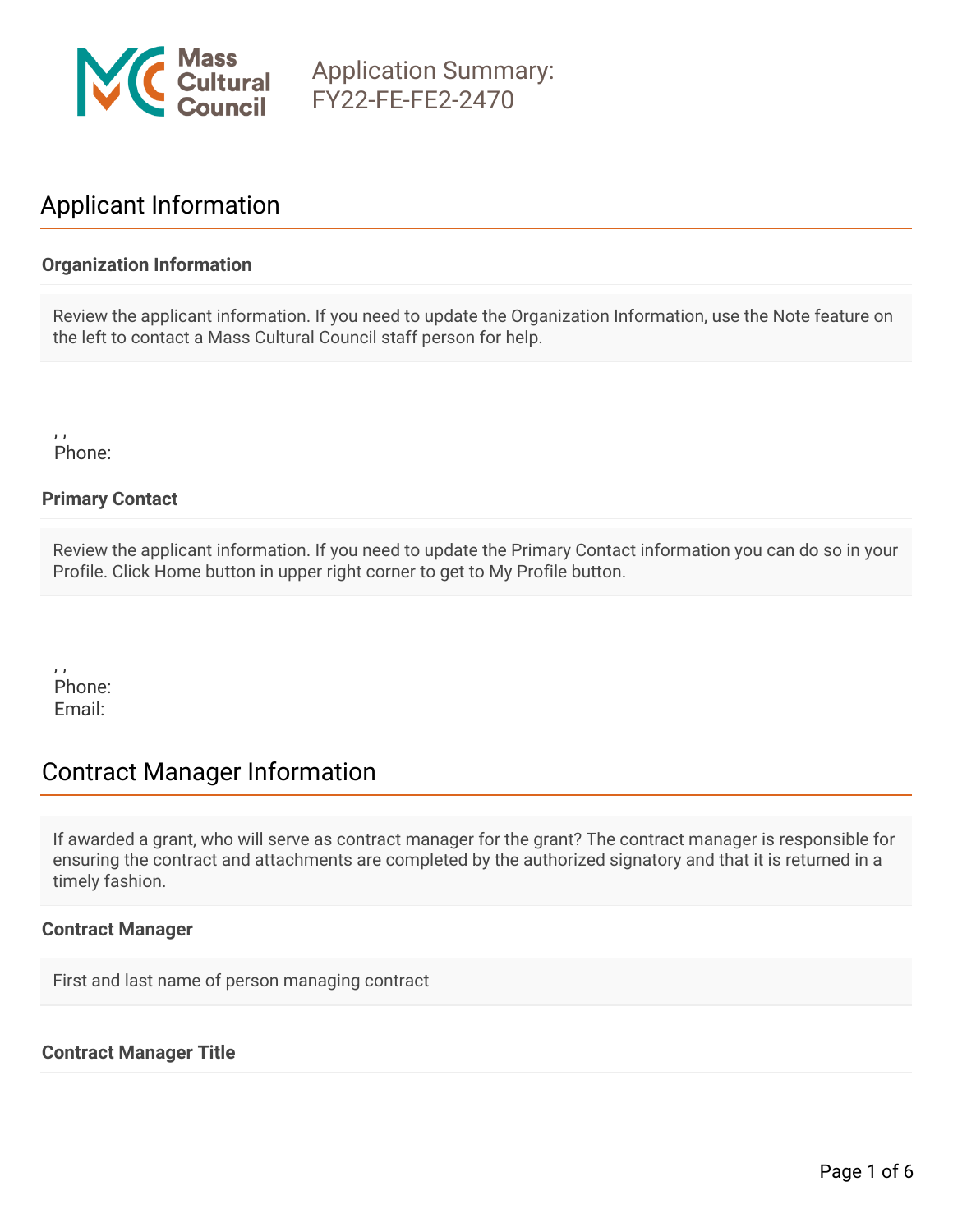

#### **Contract Manager Phone**

**Contract Manager Email**

#### **Contract Manager Fax**

# Secondary Contact

You are the primary contact for this application. If we have questions about the festival, is there someone else we should contact other than you?

**Secondary Contact Name (first and last)**

**Secondary Contact Title**

**Secondary Contact Email**

**Secondary Contact Phone**

## Project Information

## **What is the current frequency of the festival?**

Please Select

**Please indicate what you are seeking funding for?**

Please Select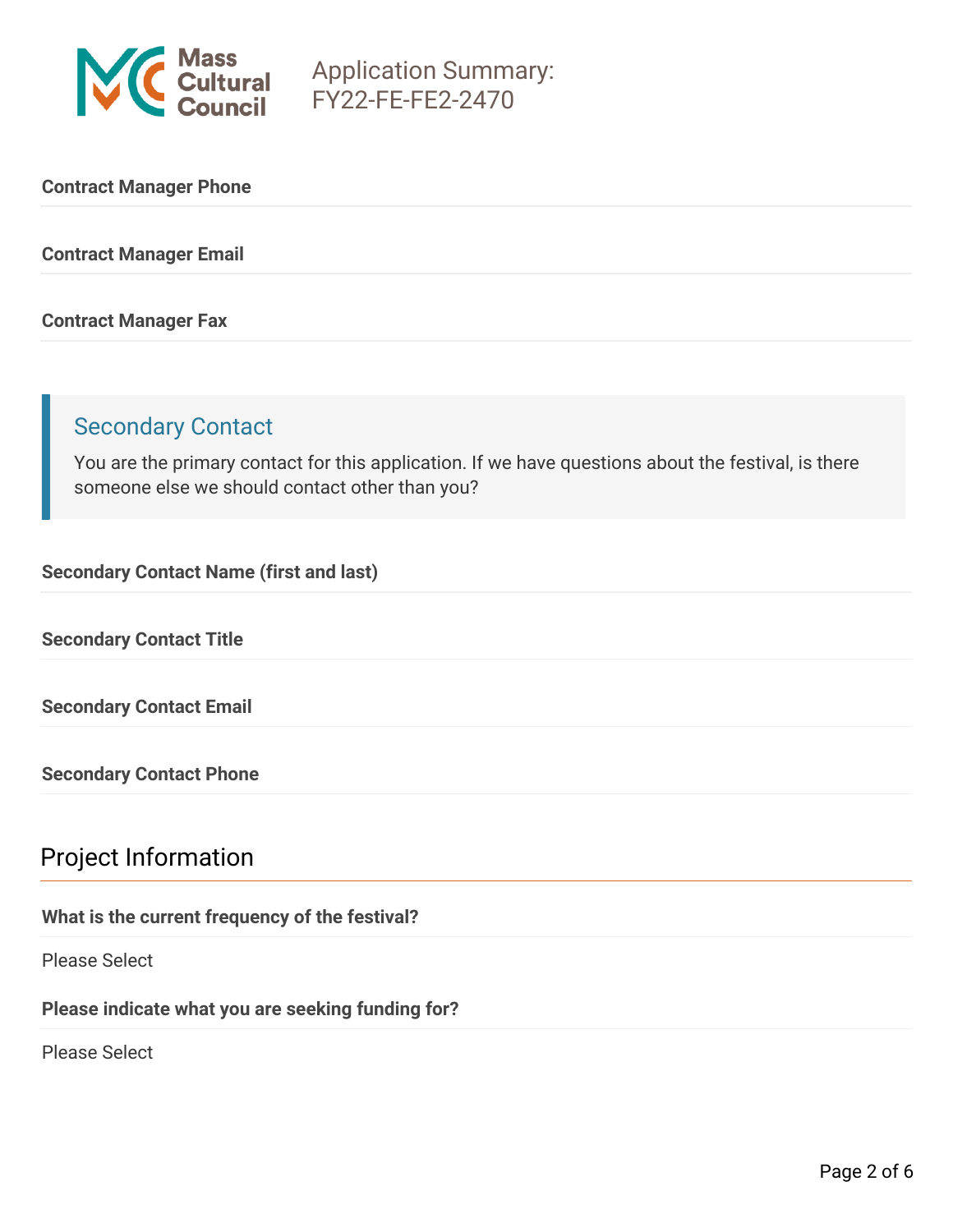

### **Project Discipline**

Please Select

### **Beginning Date**

When do you think the project may start?

## **Ending Date**

When do you think the project may end?

## **Name of Festival**

#### **Description**

In one sentence, describe the festival to be supported, i.e. "The Flower Festival brings people together to celebrate flowers from around the world."

#### **Please provide a description of the festival's programming, including theme.**

#### **If applying for an online festival:**

• Please describe how you plan to deliver your programming online and how you will aim to reach Massachusetts audiences.

#### **If applying for an in-person festival:**

• Please describe how you will modify your programming to comply with necessary health and safety measures.

#### **If applying for festival audience development and engagement:**

• Please describe your plan for developing new audiences and/or the strategies and the tools you are using to understand or increase the engagement of your festival audiences.

#### **Please describe the free programming provided.**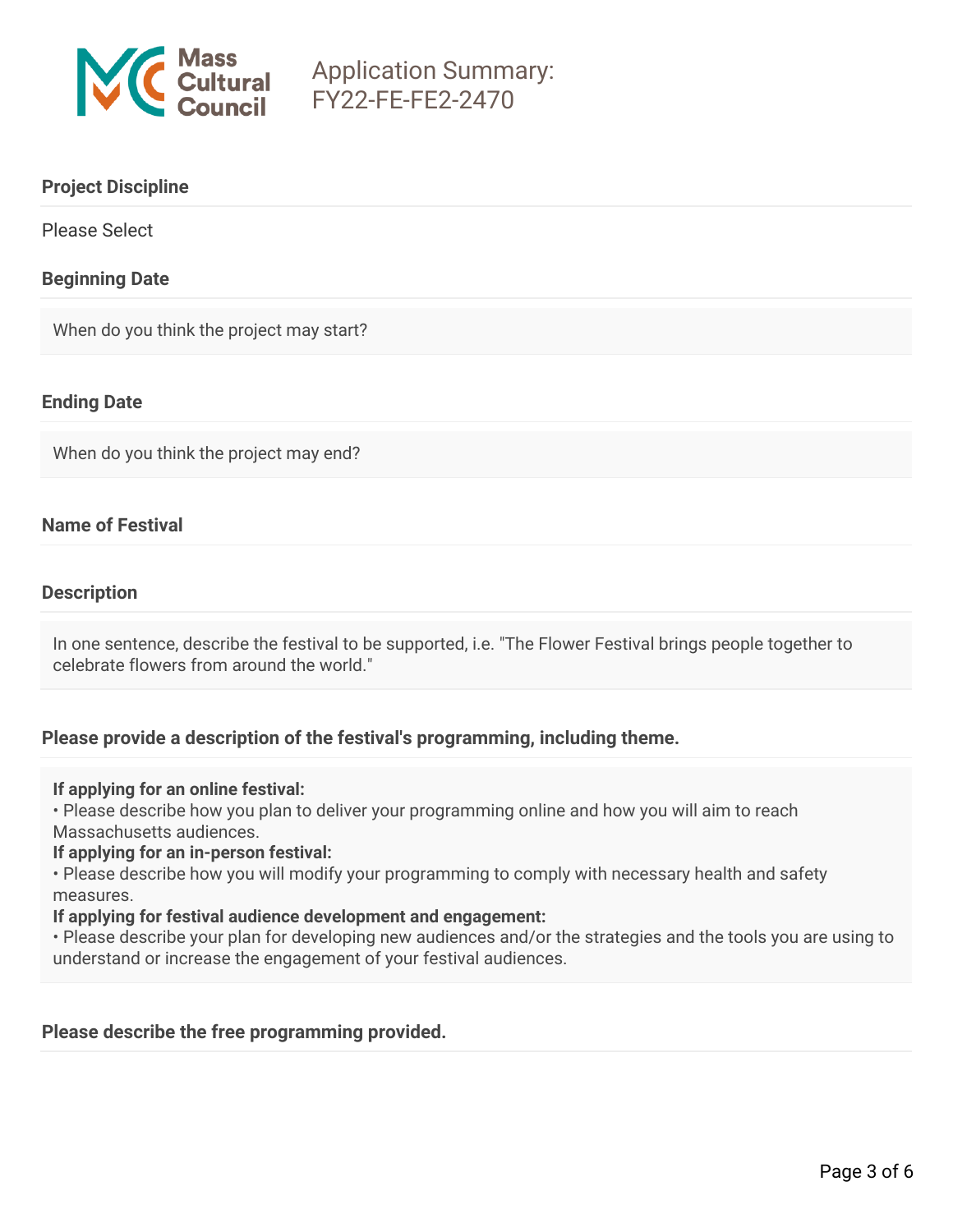

| <b>Festival Website</b>                                                                 |
|-----------------------------------------------------------------------------------------|
| <b>Festival Instagram</b>                                                               |
| <b>Festival Facebook</b>                                                                |
| <b>Festival Twitter</b>                                                                 |
| What data will you be collecting about your festival attendees? (select all that apply) |

**How will you count or estimate the total number of attendees at your festival?**

#### **Evaluation**

• If you are applying for an in-person or online festival, how will you count or estimate the total number of attendees at your festival?

• If you are applying for Festival Audience Development and Engagement, how will you measure or track your progress?

## Budget

Please provide estimated cash expenses for the Festival taking place between March 1, 2020, and August 31, 2020. Additionally please indicate the sources of income you anticipate securing for the festival.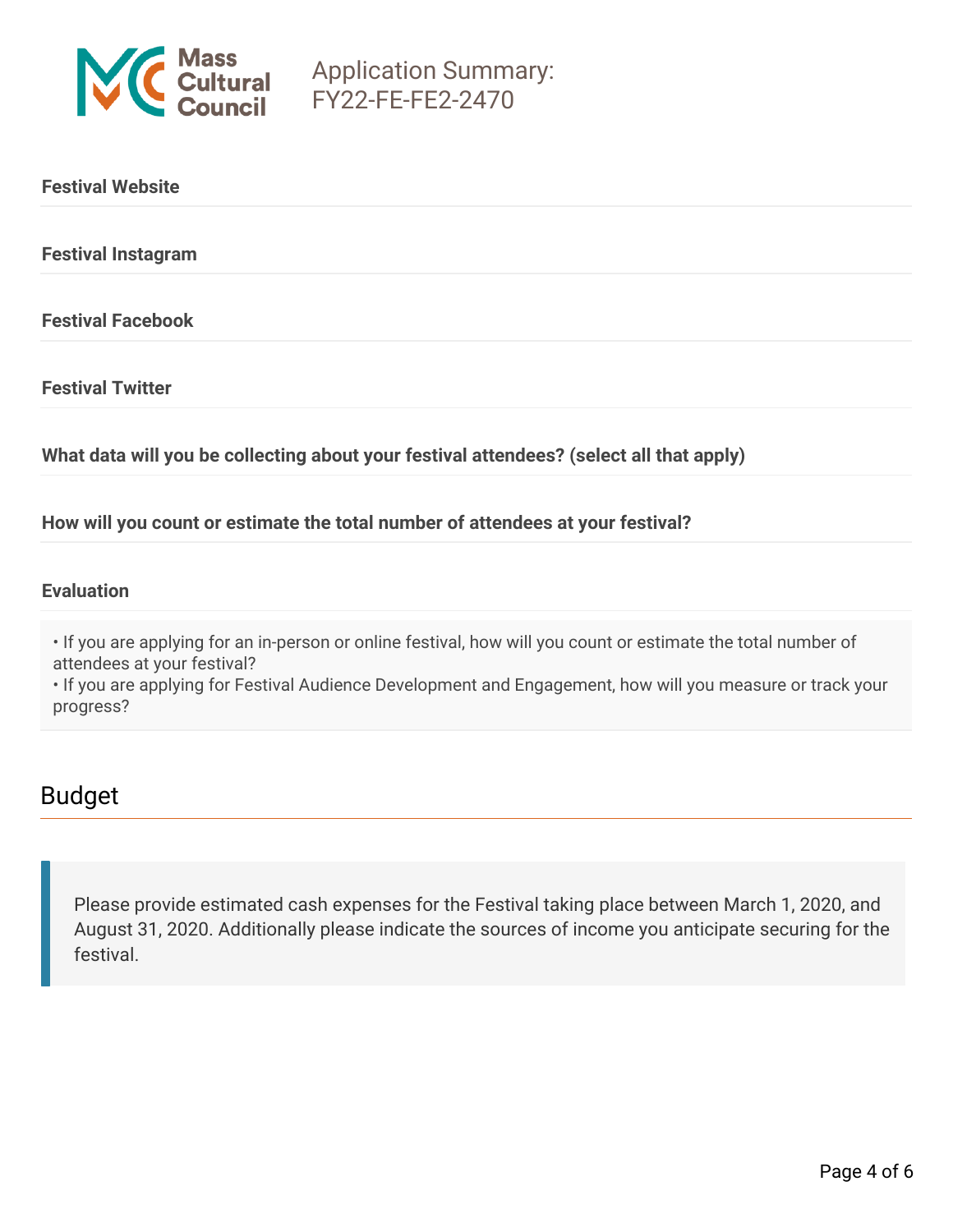

| <b>Cash Expenses</b>                               | <b>Description</b> | <b>Amount</b> |
|----------------------------------------------------|--------------------|---------------|
| Salaries/Fees:<br>Artists/Humanists/Scientists     |                    | \$0.00        |
| Salaries/Fees: Administrative                      |                    | \$0.00        |
| <b>Supplies and Materials</b>                      |                    | \$0.00        |
| Marketing/Promotion                                |                    | \$0.00        |
| Ensuring Access (ex: costs for ASL<br>interpreter) |                    | \$0.00        |
| Other (please describe)                            |                    | \$0.00        |
|                                                    |                    | \$0.00        |

**Projected Income: Please briefly describe the other sources of projected income needed to complete this project.**

**In-Kind Support: If applicable, please briefly describe any in-kind support you are getting for this project.**

Acknowledgement